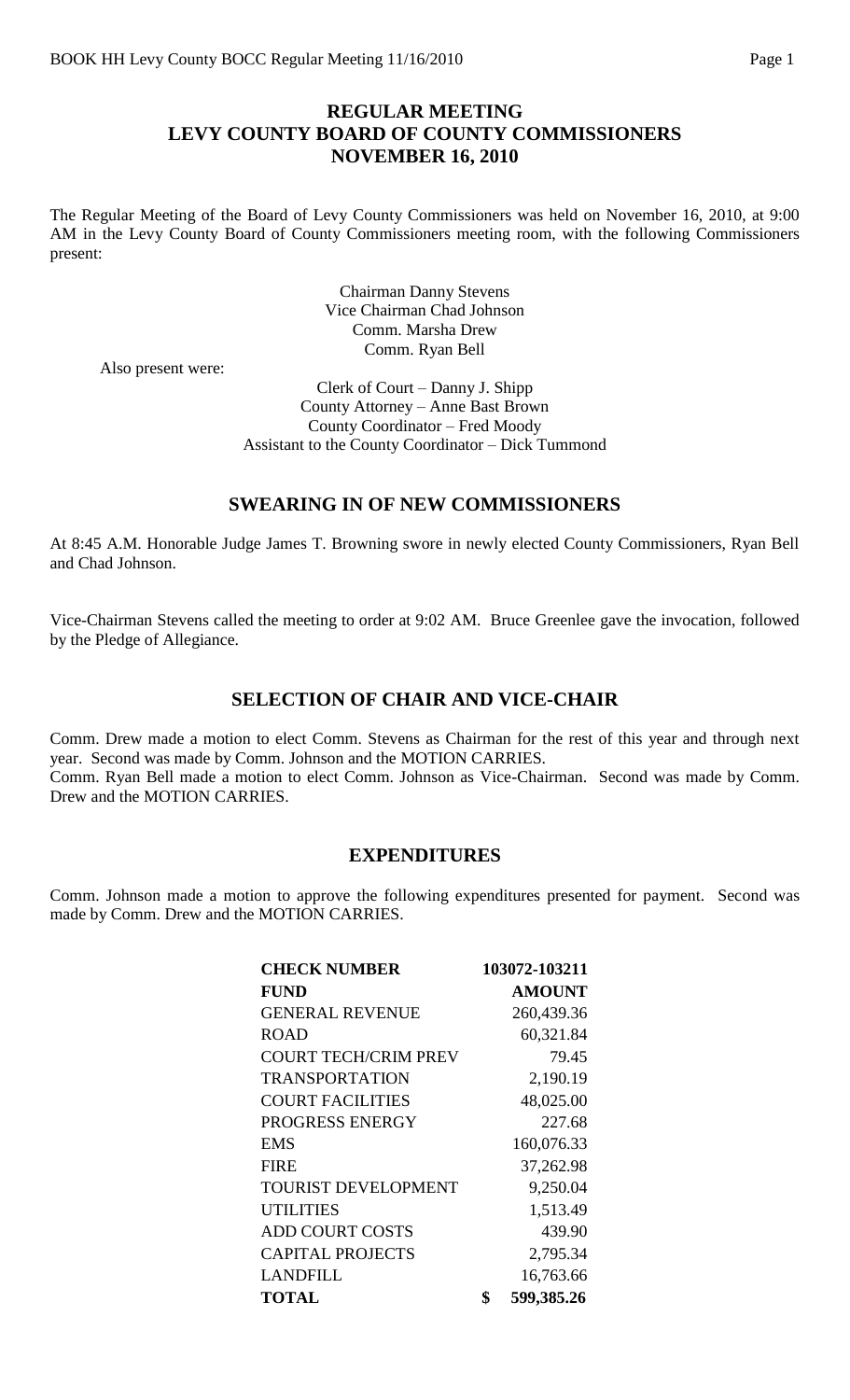#### **MINUTES**

The following minutes were presented to the Board for approval:

| September 30, $2010$ | October 5, 2010    |
|----------------------|--------------------|
| October 19, 2010     | November 2, $2010$ |

Comm. Drew made a motion to approve the minutes for September  $30<sup>th</sup>$ , October  $5<sup>th</sup>$ , October  $19<sup>th</sup>$ , and November  $2<sup>nd</sup>$ , 2010 with corrections as presented. Second was made by Comm. Johnson and the MOTION CARRIES.

#### **VETERANS AFFAIRS**

Robert Lowyns, Veterans Affairs

A. Request approval of Proclamation of 2010-64 recognizing Sgt. Karl Andrew Campbell for services to this Country and to Levy County and all its citizens.

Mr. Lowyns requested Board approval of Proclamation 2010-64 recognizing Sgt. Karl Andrew Campbell and read the Proclamation into public record.

Comm. Drew made a motion to approve Proclamation 2010-64 as presented. Second was made by Comm. Johnson and the MOTION CARRIES.

### **BETTY BERGER**

Betty Berger

A. Consider information regarding Progress Energy.

Ms. Berger expressed her concerns to the Board regarding the two nuclear power plants Progress Energy plans to construct in Levy County. She asked the Board to consider sending a letter to the Board of Trustees of the Internal Improvement Fund to deny PEF a permit to build the nuclear power plants.

Norman Hopkins explained how the accumulation of tritium, a radioactive by product of a nuclear power plant can affect groundwater supplies and cause cancer. Mr. Hopkins gave information on an alternative, less expensive renewable energy source called Renewable Electrolysis.

Comm. Stevens stated the Board would take the information presented under advisement.

# **MARVIN DUNN – ROSEWOOD ARTIFACTS**

Marvin Dunn

A. Request help with artifacts found on Rosewood property.

Dr. Marvin Dunn, a retired professor from Florida International University in Miami spoke to the Board requesting financial help with artifacts found on Rosewood property.

He brought with him a few artifacts found at Rosewood for the Board members to view.

Dr. Dunn requested \$5,000 from the Board to help with the cost of digging. The fee will go to the archeologist. Dr. Dunn stated he would like to establish a historical park in Rosewood for history of Levy County as well as Rosewood. On January  $2^{nd}$ , 2011 from 2:00 P.M. to 4:00 P.M. he will be holding an event at his property in Rosewood by invitation and invited the Board to attend. Senator Tony Hill will give the keynote address.

Comm. Drew and Comm. Johnson advised Dr. Dunn of budget cuts already made within the County and stated they would not able to help him financially at this time.

Comm. Stevens stated he is not in favor of putting Levy County employees and equipment in a position of liability. If this site is, in fact of historical significance, professionals would be needed instead of locals getting in the way or disturbing historical artifacts.

Comm. Bell made a motion to deny funding at this time. Second was made by Comm. Johnson and the MOTION CARRIES.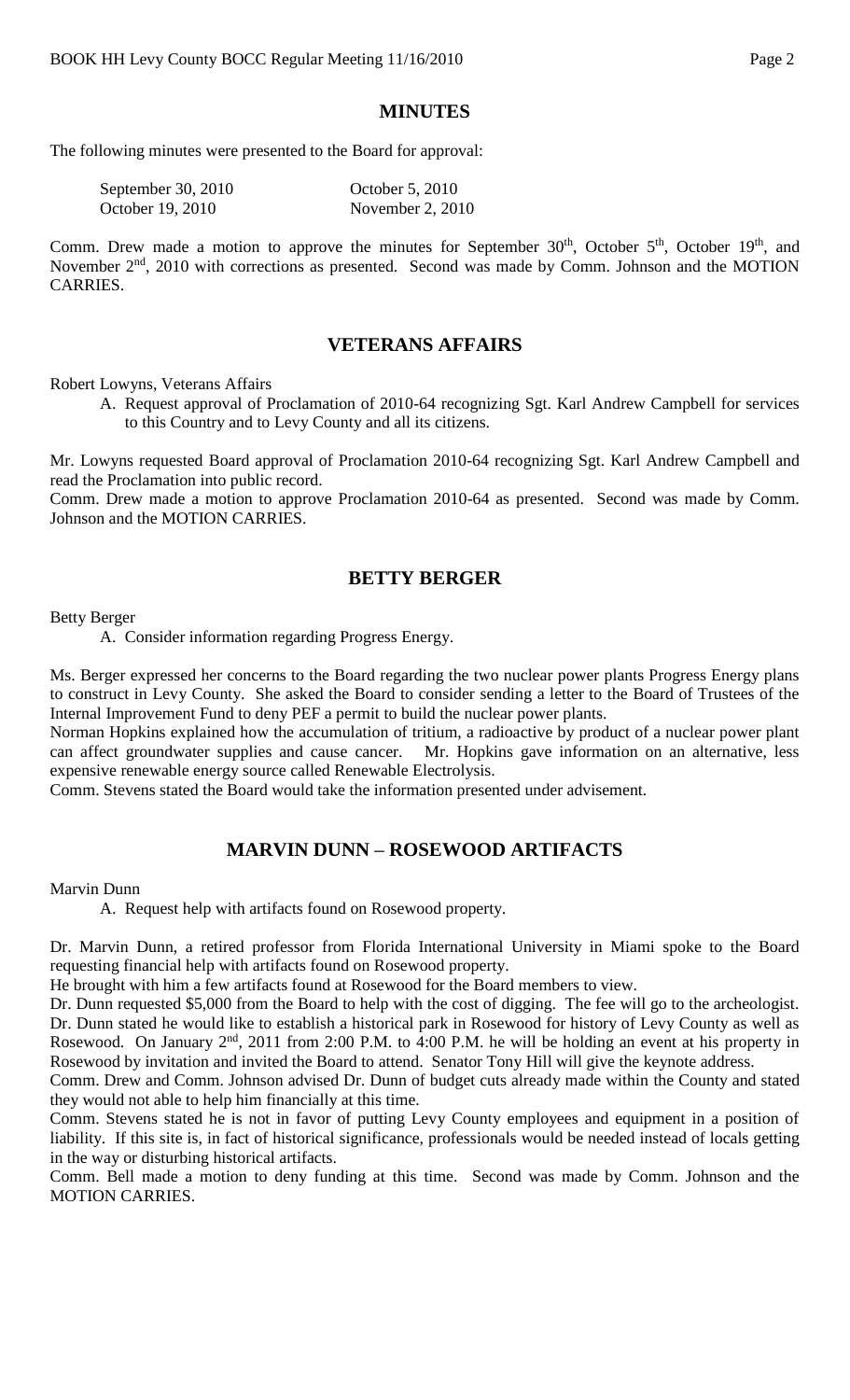### **PUBLIC COMMENTS**

Lizzie Robinson Jenkins, Executive Director of the Real Rosewood Foundation spoke to the Board regarding an event planned on April 16, 2011 called the First Annual Return to Rosewood Celebration and brought a press release for the Board members. The event is free to the public. She also gave information on an Autism 5K/1 mile run/walk to be held the same day.

Mrs. Jenkins does not encourage anyone disturbing and misrepresenting the history of Rosewood.

Toni Collins requested the Board to deny any digs on property in Rosewood as requested by Mr. Dunn and pointed out there had already been public grants awarded for this.

# **LEVY COUNTY CONSTITUTIONAL & COURT FACILITY COMMITTEE**

Linda Fugate, Levy County Tax Collector

A. Notification of old Bronson High School building available for purchase. Request Board direction.

Mrs. Fugate brought to the Board's attention the old Bronson High School building located behind the Courthouse is available for purchase and asked them to research and consider at a later date to either accept or eliminate this as a possible purchase.

The Commissioners agreed to research and consider the purchase, then address the issue at a later date.

## **LEVY COUNTY TAX COLLECTOR**

Linda Fugate, Levy County Tax Collector

A. Request approval of Resolution 2010-67 instructing the Tax Collector not to mail tax notices for amount of taxes less than \$5.00 and instructing the Property Appraiser not to extend taxes on any parcel for which the amount is less than \$5.00.

Mrs. Fugate requested Board approval of Resolution 2010-67 allowing the Tax Collector to not mail tax notices for taxes owed less than \$5.00.

Comm. Drew made a motion to approve Resolution 2010-67 as presented. Second was made by Comm. Bell and the MOTION CARRIES. Comm. Johnson votes NO.

## **CLERK OF COURT**

Danny J. Shipp, Clerk of Court

A. Resolution Amending the Final 2009/2010 Budget.

Sheila Rees requested Board approval of Resolution 2010-68, amending the final 2009/2010 budget. Mrs. Rees stated there were seven different funds affected in the amendment and there is an overall decrease of budget of \$1,184,294. The final budget figure is \$60,394,959.

Comm. Drew made a motion to approve Resolution 2010-68 as presented. Second was made by Comm. Johnson and the MOTION CARRIES.

## **DEPARTMENT REPORTS**

# **COUNTY COORDINATOR**

#### Fred Moody

A. Proposed correction to the 2010 Holiday Schedule.

Mr. Moody requested approval of a proposed correction to the 2010 Holiday Schedule. He asked if the two days given for Christmas could match the court schedule for days closed, Friday and Monday. Currently, Christmas is scheduled to be observed on Thursday and Friday for all county employees. The court calendar will be observing Friday and Monday, meaning there would be need to be court personnel and Security staff at work when the rest of the employees in the courthouse would be off.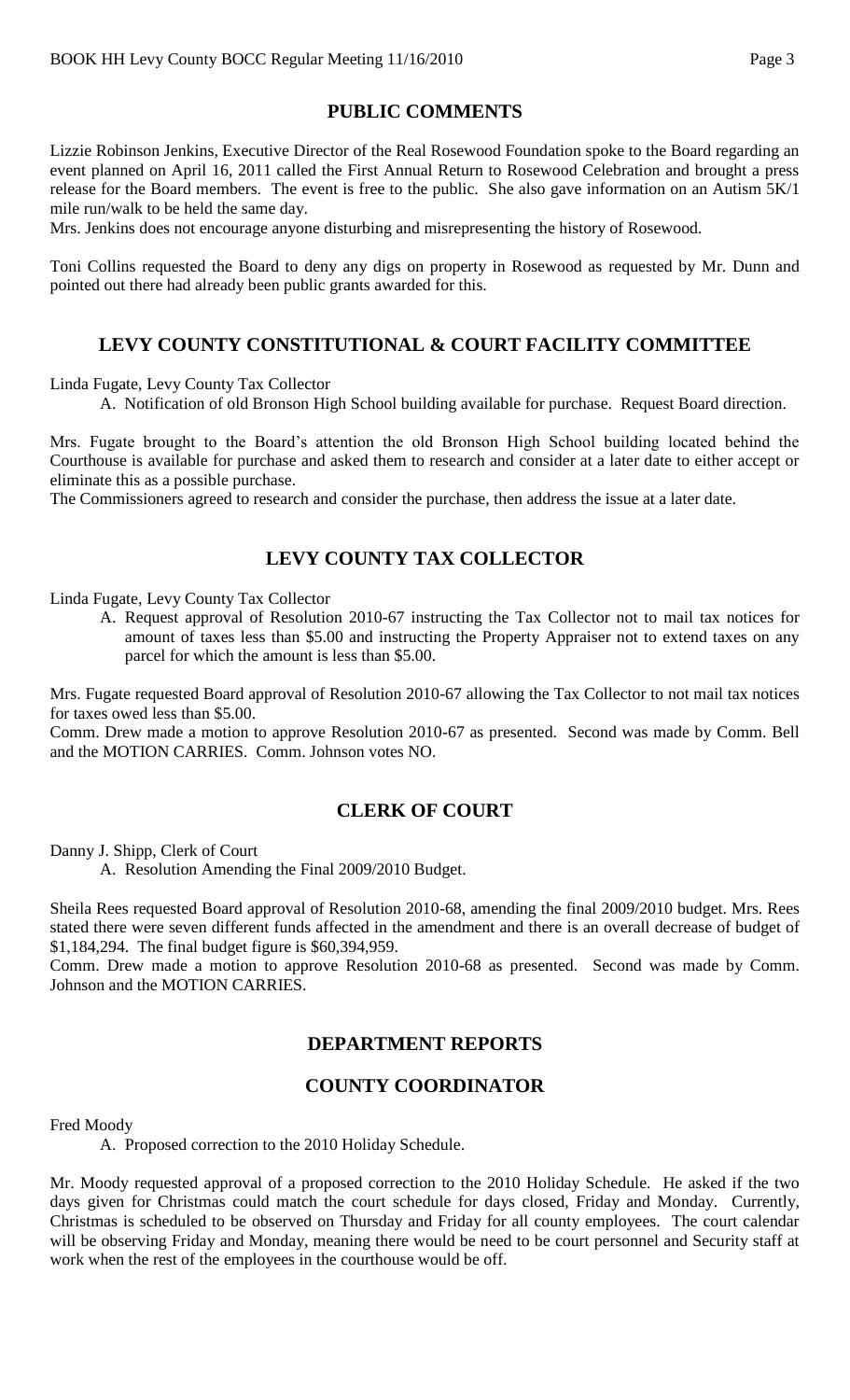Comm. Johnson made a motion to approve the days observed for Christmas of Friday the 24<sup>th</sup> and Monday the  $27<sup>th</sup>$  for all County employees. Second was made by Comm. Bell and the MOTION CARRIES.

B. Recommend promotion of Robert E. Lowyns to Veterans Service Office Director.

Mr. Moody requested promotion of Robert E. Lowyns to Veterans Service Office Director. Comm. Johnson made a motion to promote Robert E. Lowyns to Veterans Service Office Director as recommended. Second was made by Comm. Drew and the MOTION CARRIES.

Mr. Moody pointed out to the Board members the positions Comm. Rooks and Comm. Bell were on and stated the Board may want to re-appoint members.

Comm. Johnson asked if there were any meetings either of the members served on coming up soon.

Comm. Bell made a motion to appoint Comm. Johnson to the North Florida Broadband Authority. Second was made by Comm. Drew and the MOTION CARRIES.

Comm. Bell made a motion to appoint Comm. Drew to be the alternate member for the North Florida Broadband Authority. Second was made by Comm. Johnson and the MOTION CARRIES.

Atty. Brown stated she would prepare a Resolution with the Commissioners names filled in to be presented at the next Board meeting for signatures.

Mr. Moody stated Comm. Bell was on the following committees:

Meridian Behavioral Healthcare Pure Water Wilderness Levy County Transportation Disadvantaged Suwannee River Resource Conservation and Development Withlacoochee Regional Planning Council Florida Association of Counties Foundation Constitutional Court Facilities Committee – (Chairman must serve unless otherwise designated by the Board).

Comm. Rooks was on the following committees:

North Florida Broadband CLM Workforce County Coalition Board of Directors Tourist Development Council Florida Association of Counties

Renate Cannon added there is a Transportation Disadvantaged Committee meeting this Thursday at 1:00 P.M. Desiree Painter stated the Board Chairman is required to serve on this Committee. An alternate was not named at this time.

## **CORRESPONDENCE**

Heather Lombardo

A. Funding Agreement for the Provision of Mental Health and Addiction Services.

Mrs. Lombardo requested Board approval of the Funding Agreement for the Provision of Mental Health and Addiction Services.

Comm. Drew made a motion to approve the Funding Agreement for the Provision of Mental Health and Addiction Services as presented. Second was made by Comm. Johnson and the MOTION CARRIES.

B. Appointments to the Withlacoochee Regional Planning Council.

Mrs. Lombardo stated Comm. Bell was serving on this Council and Comm. Stevens was currently serving. Comm. Drew made a motion to appoint Comm. Ryan Bell to the Withlacoochee Regional Planning Council. Second was made by Comm. Johnson and the MOTION CARRIES.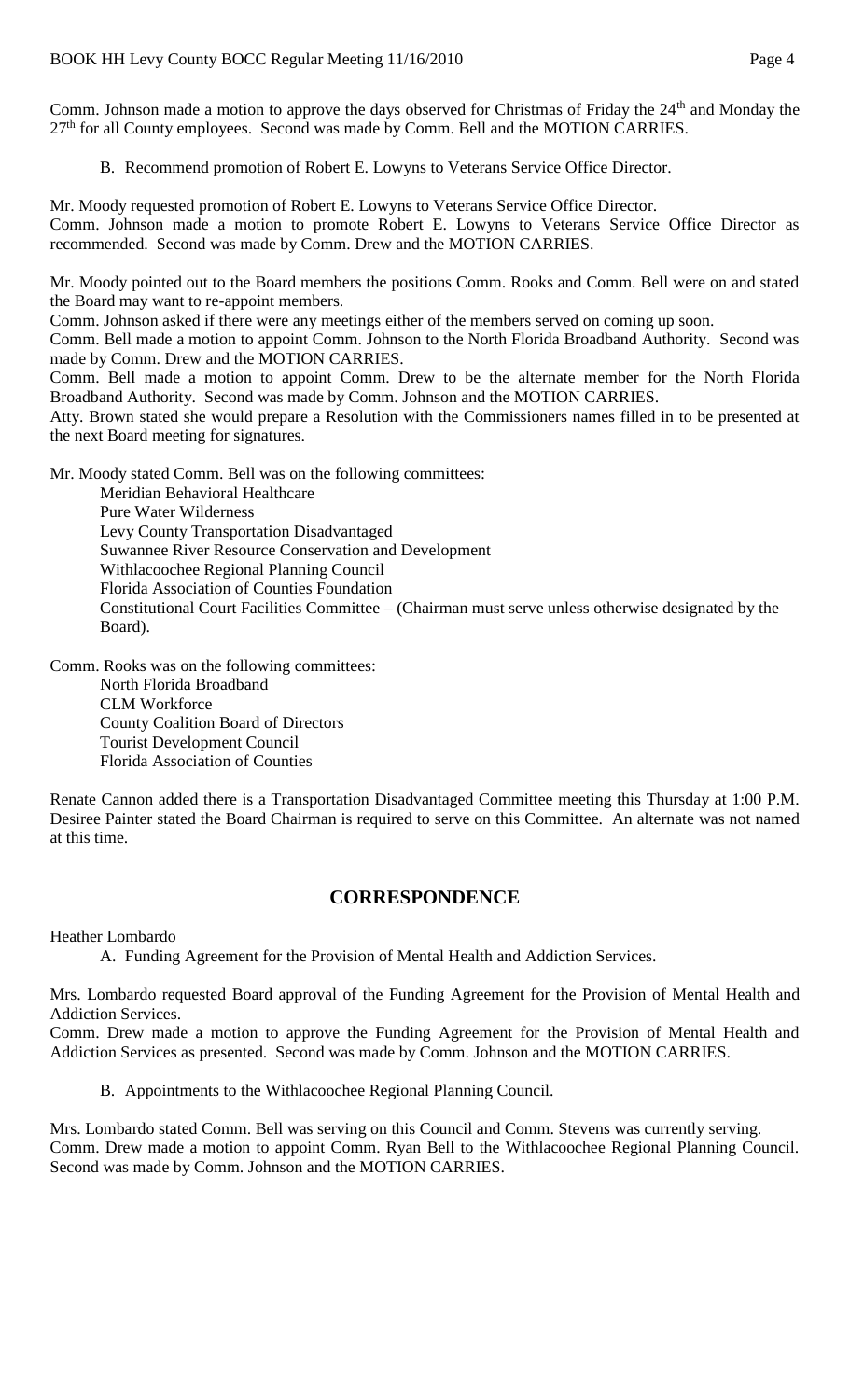## **LIBRARY**

Lisa Brasher, Director

A. Request approval of 2010-2011 Annual Plan of Service.

Ms. Brasher requested Board approval of the 2010-2011 Annual Plan of Service. Comm. Drew made a motion to approve the 2010-2011 Annual Plan of Service. Second was made by Comm. Bell and the MOTION CARRIES.

### **ROAD DEPARTMENT**

Bruce Greenlee, Administrative Superintendent

A. Request permission to purchase dump trucks for Road Department.

Mr. Greenlee requested Board approval to seek the purchase of three new dump trucks for the Road Department. He stated the money to purchase the trucks is in their budget and they could be purchased through the Florida Sheriff's Association State Contract for around \$130,900 each. Mr. Greenlee stated he would like to purchase these trucks through a lease purchase agreement.

Comm. Johnson made a motion to grant the purchase of new dump trucks as presented through the lease purchase agreement. Second was made by Comm. Drew and the MOTION CARRIES.

B. Request permission to accept Small County Road Assistance Program (SCRAP) grant for the resurfacing of C318 from US 27 to NE 220 Ave.

Mr. Greenlee requested Board approval to accept the Small County Road Assistance Program (SCRAP) Grant for the resurfacing of C318 from US 27 to NE 220 Ave.

Atty. Brown states the motion needs to include the approval of the Resolution and the Addendum to the County Engineers Contract.

Comm. Drew made a motion to approve Resolution 2010-65 accepting the Small County Road Assistance Program Grant and the Addendum to the County Engineers Contract. Second was made by Comm. Johnson and the MOTION CARRIES.

C. Request permission to accept Notice of Compliance for NW 27 Place.

Mr. Greenlee requested Board approval to accept Notice of Compliance for NW 27<sup>th</sup> Place. Comm. Johnson made a motion to accept the Notice of Compliance for NW 27<sup>th</sup> Place as presented. Second was made by Comm. Bell and the MOTION CARRIES.

D. Resolution 2010-66 to schedule a public hearing on Tuesday, December 21, 2010 at 9:00 A.M. for the closure of a portion of road right-of-way located in Gleason's Trailer Village, as requested by petitioners Jack and Elizabeth Foley.

Mr. Greenlee requested Board approval of Resolution 2010-66 to schedule a public hearing on Tuesday, December 21, 2010 at 9:00 A.M. for the closure of a portion of road right-of-way located in Gleason's Trailer Village, as requested by petitioners Jack and Elizabeth Foley.

Comm. Drew made a motion to approve Resolution 2010-66 as presented. Second was made by Comm. Johnson and the MOTION CARRIES.

## **SHIP/WATER**

Dick Tummond

A. Deferred Payment Loan.

Mr. Tummond requested approval of a Deferred Payment Loan agreement for Robert and Angela Barnhill in the amount of \$17,748.

Comm. Drew made a motion to approve the Deferred Payment Loan Agreement as presented. Second was made by Comm. Johnson and the MOTION CARRIES.

B. Request permission to award bid for Manatee Utilities Chlorine Monitoring.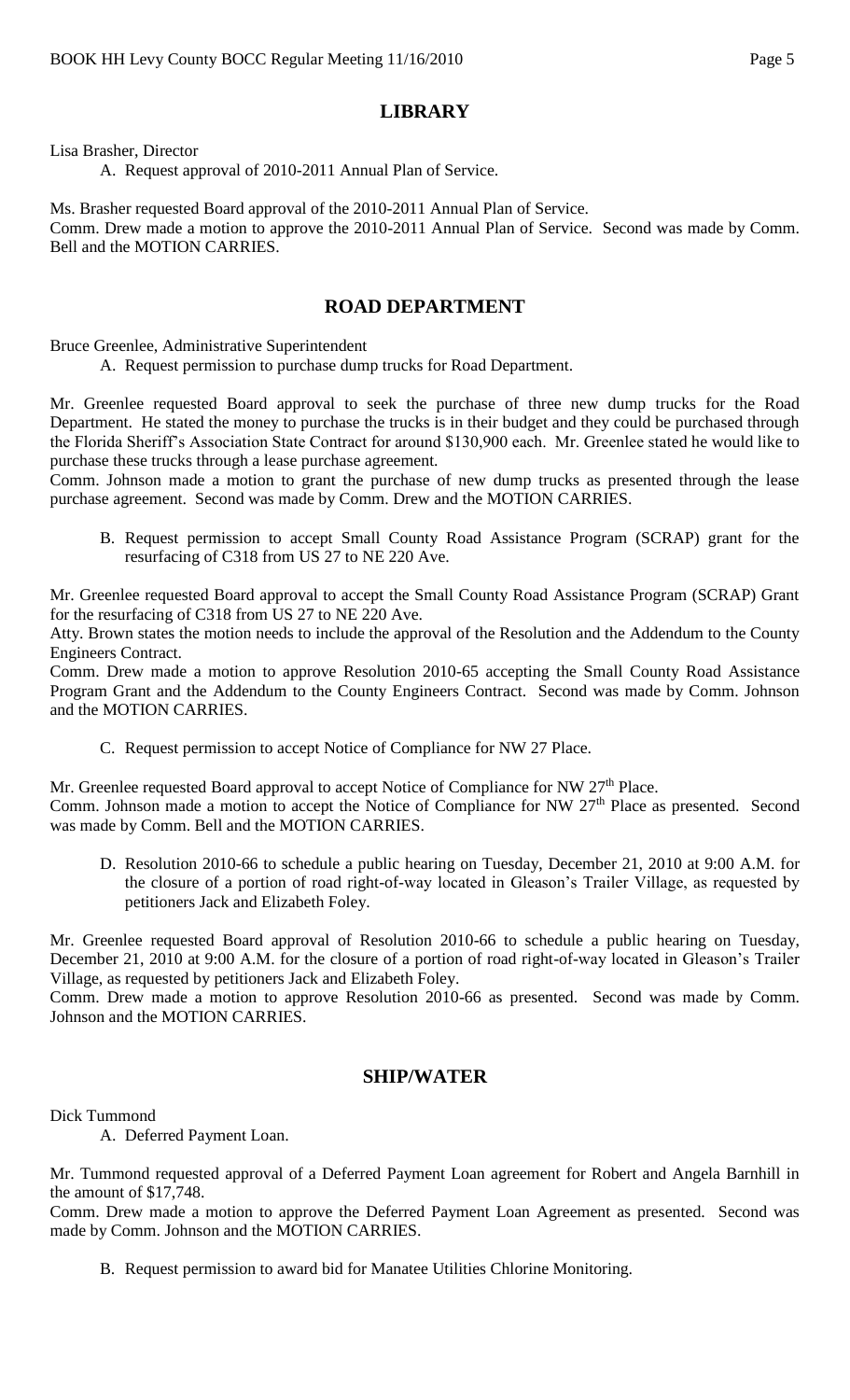Mr. Tummond requested Board permission to award the bid for Manatee Utilities Chlorine Monitoring to Florida Civil Construction, Inc. in the amount of \$13,700 and authorize the Chairman to sign.

Comm. Johnson made a motion to approve the bid for Manatee Utilities chlorine monitoring to Florida Civil Construction, Inc. in the amount of \$13,700 and authorized the Chairman to sign. Second was made by Comm. Drew and the MOTION CARRIES.

# **COUNTY ATTORNEY**

#### **NON AGENDA ITEM**

Atty. Brown requested Board approval to hear a non-agenda item.

Comm. Drew made a motion to hear a non-agenda item. Second was made by Comm. Johnson and the MOTION CARRIES.

Atty. Brown presented information regarding the Bonds for the Chiefland hospital and going forward with them.

Atty. Brown made a recommendation to approve the resolution

Comm. Johnson made a motion to approve Resolution 2010-69 as presented. Second was made by Comm. Drew and the MOTION CARRIES.

Atty. Brown asked the Board for direction on how to recoup Attorney fees regarding issuance of the bonds. She stated her estimated cost would be around \$2,000 to \$3,000 and she would have about 100 hours involved.

Comm. Drew made a motion to charge actual Attorney costs up to \$25,000.

After discussion, Comm. Drew rescinds her motion.

Comm. Johnson made a motion to set the Attorney Administration fee at \$2,500 and set the Attorney fees at \$22,000.

The motion dies for lack of a second.

Comm. Bell made a motion to charge for the Attorney Administration fee at \$2,500 and charge for the Attorney fees at \$15,000. Second was made by Comm. Johnson and the MOTION CARRIES.

Atty. Brown stated if costs were to exceed this amount, the Board could request additional funds at a later date.

Atty. Brown requests the Board to authorize the Chairperson or Mr. Moody to sign any documents necessary to return our allocation to the State if the Board is presented with a letter from the Hospital indicating they are not moving forward with the Bond issue.

Comm. Johnson made a motion to authorize the Chairperson to sign any documents necessary to return our allocation to the State if the Board is presented with a letter from the Hospital indicating they are not moving forward with the Bond issue. Second was made by Comm. Drew and the MOTION CARRIES.

## **COMMISSIONERS' REPORTS**

Comm. Johnson asks about next meeting and doing appointments at the next Board meeting on December 7<sup>th</sup> as he has a conflict with his schedule and will not be able to attend. He asked if any of the appointments could be made today.

Mr. Moody stated the meeting for GSG has been rescheduled for January  $18<sup>th</sup>$  at 1:00 P.M.

Comm. Johnson states he will be leaving this evening to attend the Florida Association of Counties Legislative Conference and asked for nomination to the Small County Coalition, the Florida Association of Counties and the Florida Association of Counties Foundation.

Comm. Bell made a motion to appoint Comm. Johnson to the Florida Association of Counties, the Florida Association of Counties Foundation and the Small County Coalition. Second was made by Comm. Drew and the MOTION CARRIES.

Comm. Drew stated she was interested in appointment to the Pure Water Wilderness, the Energy and Alternative Power Committee, Suwannee River Resource Conservation and Development Committee. Comm. Johnson made a motion to appoint Comm. Drew to the Committees as requested. Second was made by Comm. Bell and the MOTION CARRIES.

Comm. Bell stated he was interested in appointment to the Citrus, Levy, Marion Workforce. He was interested in Tourist Development Council, but this requires the Chairman to be appointed.